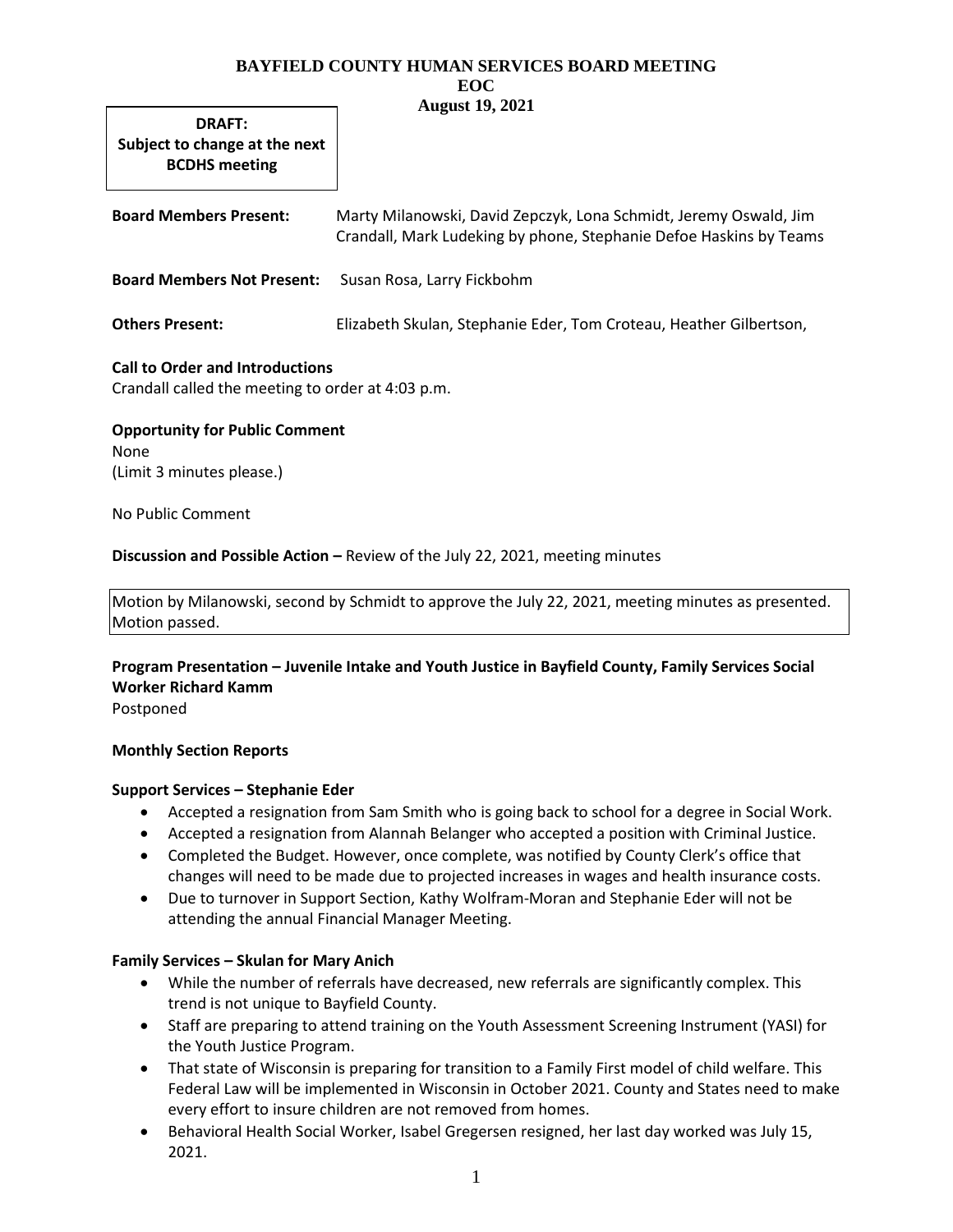#### **BAYFIELD COUNTY HUMAN SERVICES BOARD MEETING EOC August 19, 2021**

- A placement in Wisconsin has been identified for a youth with complex needs.
- Staff is investing many hours on securing a placement for an adult with a complex history of substance issues and health issues.

#### **Economic Support – Skulan for Jeanine Spuhler**

- IM workers issued \$175,000 to local fuel vendors through the Summer Fill Program. The primary objective of the Summer Fill Program is for customers to start the heating season with full fuel tanks.
- Facilitated a transfer of Andrea Fisk over to Ashland County Economic Support.
- Worked with Child Support on a Good Cause case. A Good Cause exception can be granted when more harm than good could come to a child while seeking child support. Good Cause was approved.
- Workloads have increased as we return to pre-pandemic procedures.

### **Aging & Disability Services – Skulan for Carrie Linder**

- The current rise in COVID19 and the Delta variant cases has postponed the opening of additional congregate meal sites.
- Hayley Weyers first day as the Youth Support and Service Coordinator was August 04, 2021.
- The Birth to Three staff team was fully staffed. However, Physical Therapist Janet Sternat, who has worked in the program for many years, just submitted her retirement notice.
- Aging and Disability staff provided a table at the Bayfield County fair. They were surprised how many people from the Duluth/Superior area attended the fair and stopped by the table.
- Workers are seeing an increase in complex cases.

### **Comprehensive Community Services (CCS) – Tom Croteau**

- Accepted a resignation from Natalie Fellows. Fellows is going back to school to complete her Master's in criminal psychology. Fellow's last day was August 12, 2021.
- Stephanie Tutor accepted an offer of employment as a CCS Service Facilitator. Stephanie will be filling the vacancy left by Natalie Fellows. Tutor starts August 30, 2021. Tutor comes to Bayfield County from Ashland County, where she was also employed as a Service Facilitator.
- Val Levno, CCS Administrator, has been trying to increase the number of CCS vendors in the region. A new vendor, Innovative Services of WI has hired one employee and is beginning to provide services.
- Continues to provide outreach in the community to provide education about the CCS program.
- Has been connecting with law enforcement and various service providers.
- CCS is sponsoring a recovery event with Voices of Recovery.
- Has been collaborating with Northland Counseling who administers the Community Services Program (CSP). Croteau is attending monthly staffing to discuss cases. CSP currently has nine participants and is continuing to grow.
- CCS currently has 28 participants and continues to grow.
- Received notice that Bayfield County was approved for a \$20,000 grant to help cover room and board costs that Medicaid does not cover.

### **Monthly Reports**

Monthly Financial and Training reports were reviewed and placed on file.